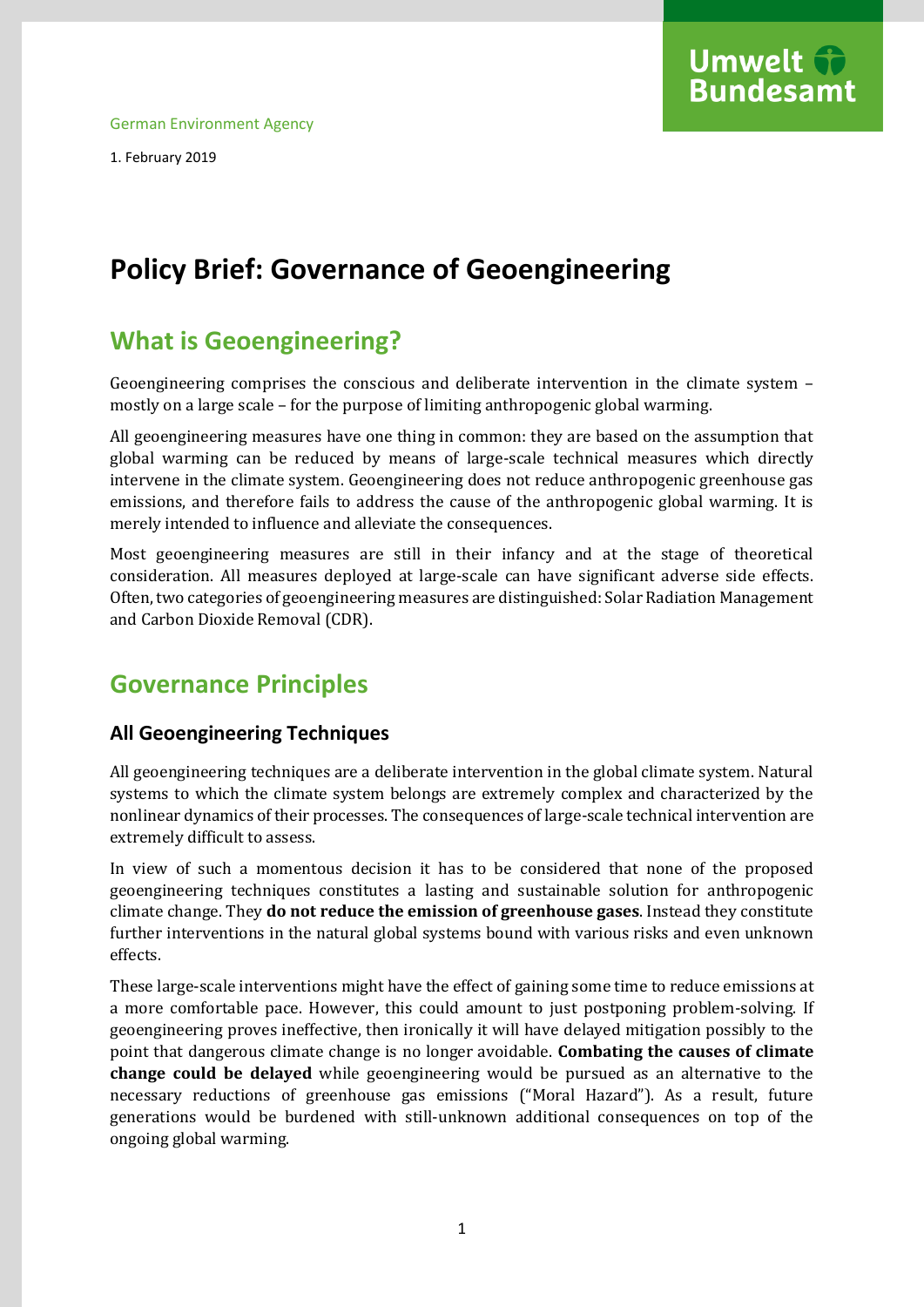### **Restrictive Regulation out of precaution**

Though there is a desire for technical solutions for climate change we have to bear in mind that there is and will continue to be **incomplete knowledge** of the type, extent and probability of occurrence of adverse effects on the environment.

International and national governance approaches have to ensure that **for reasons of precaution** large-scale technical interventions that can have considerable adverse effects on humans and the environment do not take place. But if strictly defined exceptions for some CDR-techniques (e.g. CCS-based approaches) or small scale research activities should be carried out, governance mechanisms need to ensure that transparent, inclusive and thorough **impact assessments** take place. Permission has to be granted by competent authorities. A control mechanism based on selfcommitment is not appropriate due to the potentially far reaching effects. Moreover, the potential for **climate effectiveness** has to be **proven**. This includes a comprehensive energy balance, which covers the energy-related cost of preparation and realization of the measure.

Two approaches for international governance of geoengineering are at hand. First, there should be a standardized, **broad regulation** on geoengineering that provides for the governance principles. Second, the **respective international conventions** and **specialized regimes** should be supplemented. Both approaches complement each other. The amendment of specialized regimes can take into account the fact that geoengineering measures differ significantly and require individual, differentiated assessments whereas a broad regulation can formulate overarching principles and minimum requirements for impact assessments.

It should be pointed out that geoengineering measures are based, at least in part, on **evolving technologies**. The result is that international regulations were often not drawn up with these technologies in view. Thus, where necessary, there is a **need for adaptation** or amendment.

#### **Some technologies and possible side effects**

In this paper, it is not possible to discuss all proposed geoengineering techniques. Instead, we highlight some techniques and their side effects. Often, two categories of geoengineering measures are distinguished: Solar Radiation Management and Carbon Dioxide Removal.

#### **Solar Radiation Management**

Solar radiation management (SRM) is intended to reduce the incidence and absorption of incoming short-wave solar radiation and to cool the atmosphere at ground level. Proposed SRMmeasures are for example the release of aerosols such as sulphur compounds into the atmosphere, desert reflectors, or the brightening of human settlements. These measures do not counteract the causes of global warming since they do not reduce increased concentrations of greenhouse gases. Thus, they offer no solution to additional environmental impacts caused by greenhouse gas concentrations. Such environmental impacts include, for example, the acidification of the oceans.

Stratospheric aerosols might have the effect of rapidly cooling down the earth´s surface temperatures. But the overall intervention in the natural environment would be unparalleled. These aerosols only reside for a certain time in the stratosphere, so that sulphur compounds would have to be released at regular intervals in order to guarantee a long-term effect. Generally speaking, the effect of this measure is difficult to control. For instance, cloud formation in the troposphere would probably be affected as a result of the reduced incidence of solar radiation on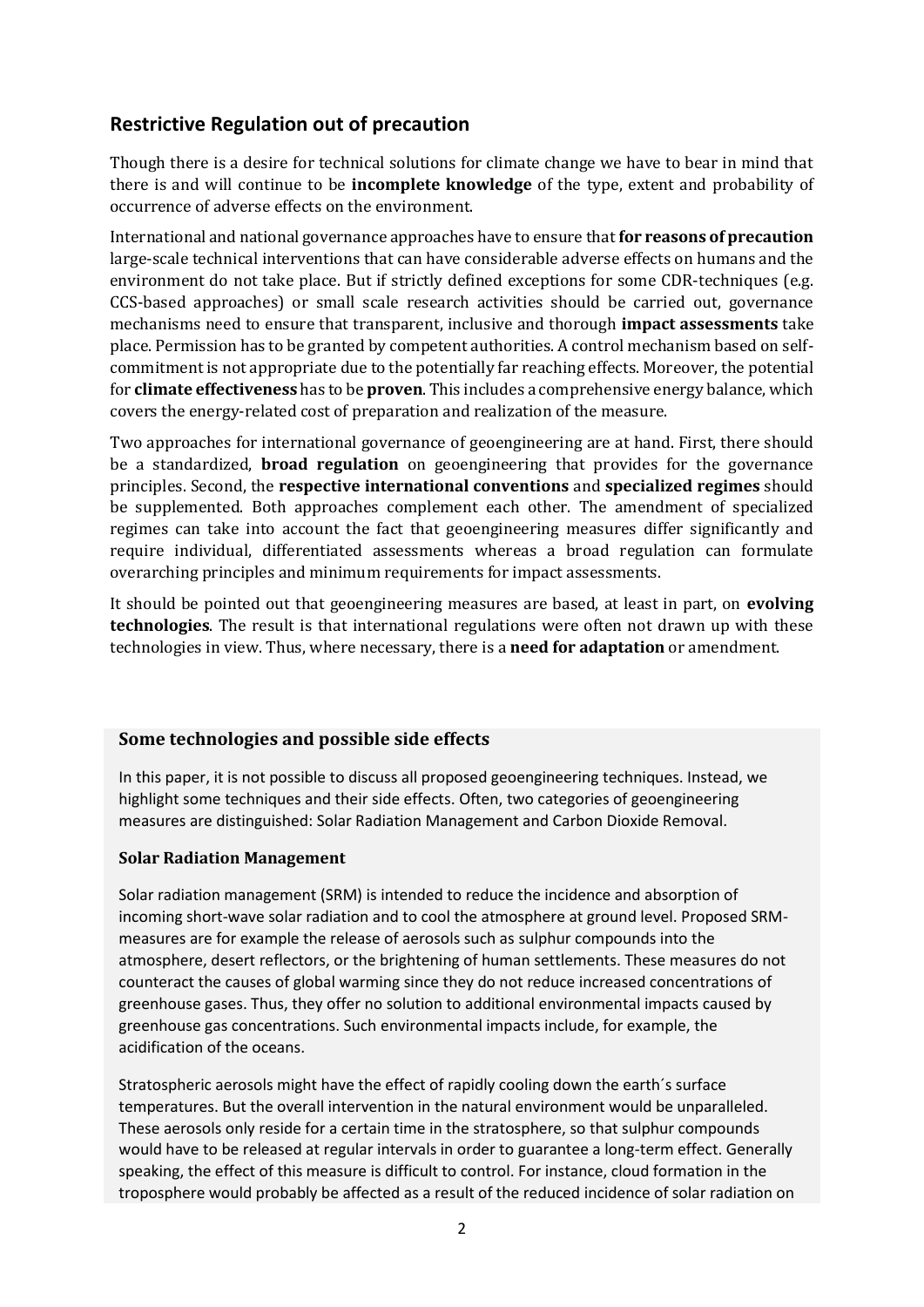the ground. Reductions in rainfall would be a consequence. Dependent on the chemical compounds used, the aerosols could result in acid rain or the destruction of the ozone layer. Unforeseen effects could occur. Moreover, if SRM is terminated there would be a rapid and damaging rise in temperatures (termination shock). Currently, it is not possible to determine these effects to a satisfactory extent or to carry out reliable risk assessments. For precautionary reasons, this method must under no circumstances be employed before an adequate clarification of possible risks.

Moreover, there is a risk that SRM-measures could be carried out unilaterally by individual states. Such measures, however, bear considerable global conflict potential since geoengineering can entail highly varied risks in different regions, both for humans and the environment.

#### **Carbon Dioxide Removal**

Carbon dioxide removal (CDR) methods remove and store  $CO<sub>2</sub>$  that is already in the atmosphere, with the intent of reducing atmospheric  $CO<sub>2</sub>$  concentration. When deployed at a large scale these measures are also considered geoengineering. CDR-technologies currently discussed in the literature include BECCS (Bioenergy-combined with Carbon Capture and Storage) as well as Ocean Fertilization and Carbon capture from ambient air (DACCS). Depending on scale and design of implementation, afforestation can also be defined as geoengineering (e.g. hundreds of kilometers of monoculture plantations, possibly where forest would not naturally occur, requiring large chemical and water input).

In theory, CDR can reduce atmospheric  $CO<sub>2</sub>$  concentration and help limit global temperature increase. But it has to be stressed that the quantity of anthropogenic greenhouse gas emissions is not affected, which are the cause of the increasing CO<sub>2</sub> concentration. Deployed at large scale CDR measures are very resource intensive and tend to conflict with the Sustainable Development Goals and the conservation of natural resources. Most notable are the potential land use conflicts associated with BECCS and risks posed for food security, water resources and forests as well as other ecosystems.

The effectiveness of certain CDR measures requires that captured  $CO<sub>2</sub>$  be verifiably stored for long periods. The integrity of the storage medium must ensure that the stored CO<sub>2</sub> remains permanently removed from the atmosphere. The environmental effects that  $CO<sub>2</sub>$  storage might have at local levels – for instance, salinization through the permeation of saline water into aquifers and acidification of drinking water – must be investigated in each individual case. With a number of these measures it must be expected that the cost of consumed energy and logistics is often too high to justify the relative effect. On a societal scale, it would be more efficient to simply implement measures to reduce emissions.

Ocean fertilization: The use of ocean fertilization was initially encouraged on the basis of theoretical calculations. The goal of this method is to remove  $CO<sub>2</sub>$  from the atmosphere by converting carbon into phytoplankton biomass that sinks to the ocean floor and is thereby sequestered. The enthusiasm derived from theoretical studies dissipated because it became clear that the amount of phytoplankton that sank to the ocean floor was limited. Evidence of the effectiveness of ocean fertilization is therefore still lacking. The quantity of  $CO<sub>2</sub>$  emissions that arise during fertilizer production, transport and dumping would also have to be deducted from the potential sequestered quantity of  $CO<sub>2</sub>$ . Besides the questionable effectiveness of the measure, **adverse effects** on the marine environment are also very probable. Ocean fertilization intervenes in the highly complex structure of **ocean food chains**. The costs of the ecological consequences of ocean fertilization such as eutrophication (excessive nutrient enrichment) and modified food chains, are **incalculable**. In the end, the eutrophication produced by ocean fertilization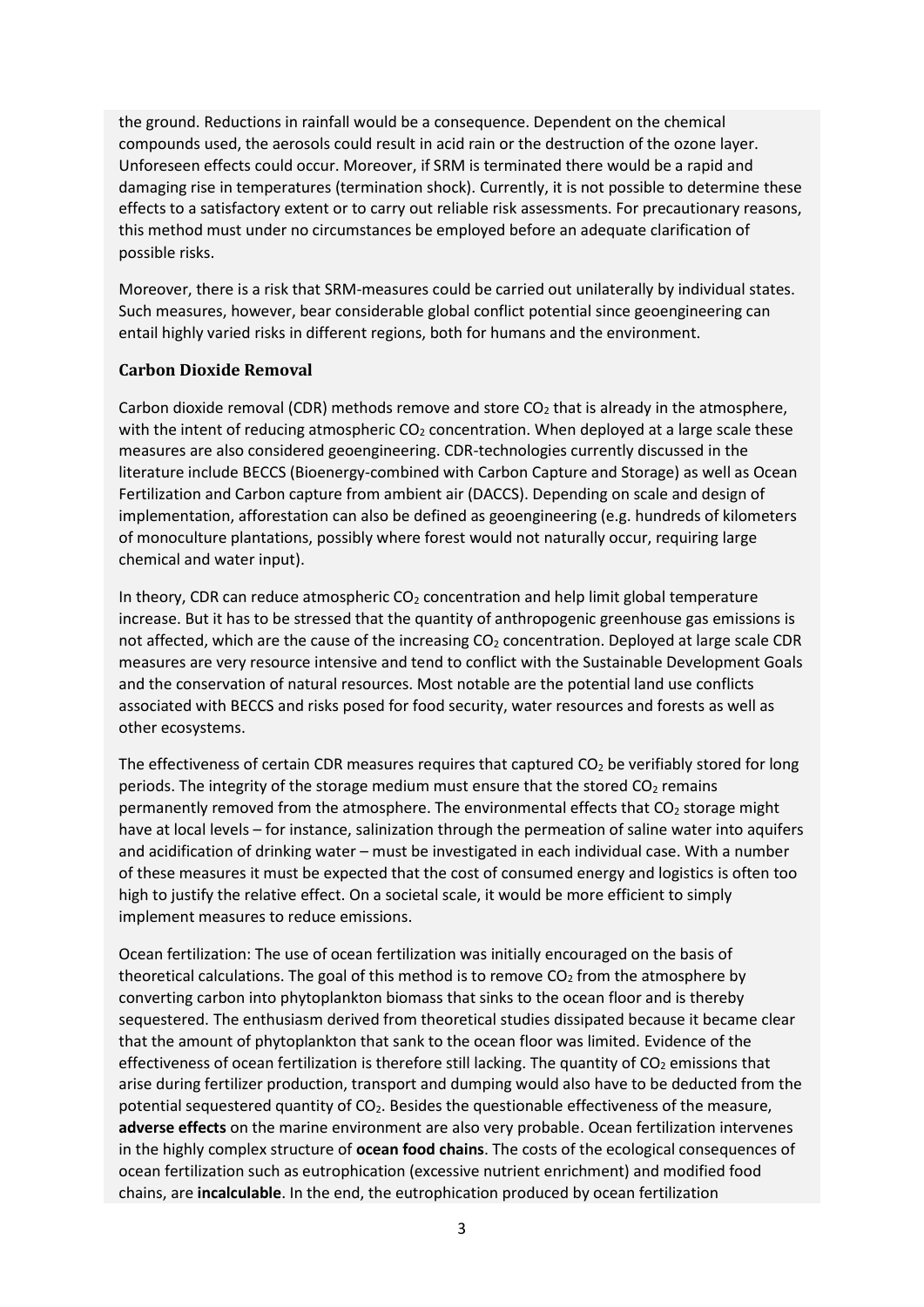undermines global, European and regional marine protection policy, which pursues the objective of reducing eutrophication and achieving a "good status" of marine waters.

For further Information see: [Umweltbundesamt, Geoengineering -](https://www.umweltbundesamt.de/sites/default/files/medien/publikation/long/4177.pdf) effective climate protection or [megalomania?,](https://www.umweltbundesamt.de/sites/default/files/medien/publikation/long/4177.pdf) Dessau 2011, available under www.uba.de.

# **Need for responsible research**

Even if global efforts for decarbonisation are successful, there will be **residual emissions** since it is not possible to reduce all anthropogenic greenhouse gas emissions to zero. Thus, there is a need for further research with regard to CDR. As mentioned above, due to the enormous risk, research on SRM techniques should not be supported.

A major focus of government funded research regarding CDR should therefore be on identifying successful policies and measures for reversing land degradation and deforestation in a sustainable manner throughout the world and determining the resulting carbon sequestration potential. In addition, research is required to better understand potential risks and tradeoffs of all CDR measures, particularly those that would require a large-scale implementation in order to be effective and therefore be considered as Geoengineering.

Being aware of the risks of large-scale technical interventions on the one hand and the need for further research on the other hand, risks have to be balanced. For a constructive debate the restrictive governance of research activities has to be separated from research support and funding.

The regulation of geoengineering must include the **regulation of research** in the case of a field experiment taking place which could have adverse effects on humans or the environment. Only **legitimate research** may be conducted (see below London Protocol). The risks of research activities must be determined and assessed at a preliminary stage. Before authorization of research or testing, considerable risks for humans and the environment must be ruled out. As a rule, accompanying research on potential risks should be obligatory.

## **Existing International Governance**

#### **De-Facto Moratorium on Geoengineering under CBD**

As of October 2010, the politically significant resolution in [CBD COP-Decision X/33,](https://www.cbd.int/climate/geoengineering/) provides for a **broad moratorium** on geoengineering, summarized here:

A global, transparent, scientifically sound, and effective **control and regulation mechanism** for geoengineering is lacking. For this reason and in accordance with the **principle of precaution**, no geoengineering measures should be implemented until certain preconditions have been established. These include the existence of an appropriate scientific basis for justification of geoengineering and the proper consideration and examination of the risks for the environment and biodiversity as well as the social, economic and cultural consequences. Excluded from this moratorium are small-scale research studies that are conducted under controlled circumstances. Furthermore, such research projects must serve the purpose of acquisition of specific scientific data, and possible environmental effects have to be thoroughly examined. Some forms of CCS are excluded from the scope of application in footnote 2 of the decision.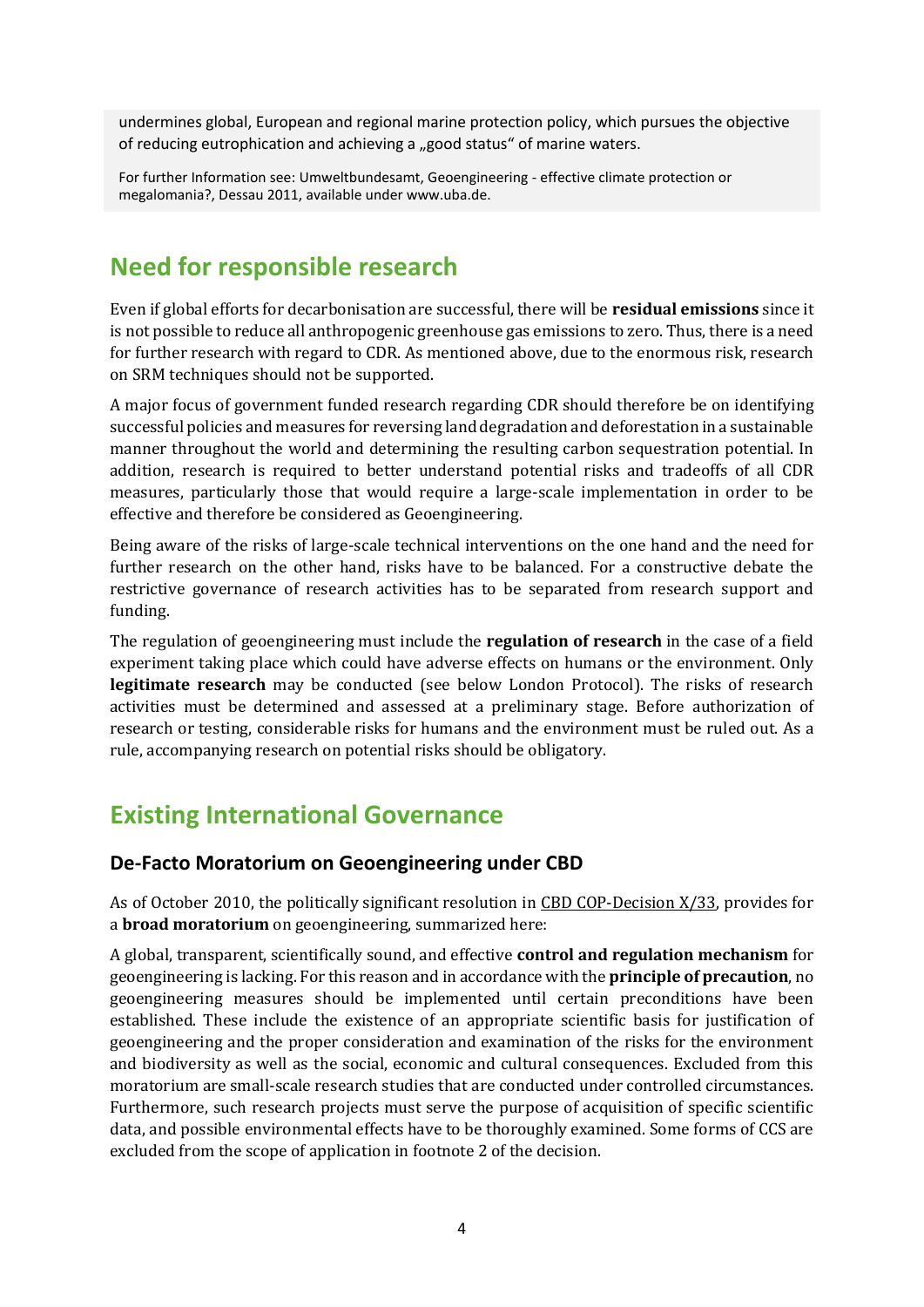With this decision, general requirements for geoengineering activities and, above all, research projects were formulated for the first time under the aegis of a globally valid convention. A possible legally binding regime in the future will reflect the provisions of the resolution.

### **Marine Geoengineering under London Protocol**

The Contracting Parties to the London Protocol on Prevention of Marine Pollution adopted an amendment on 18 October 2013, concerning the framework regulation of marine geoengineering. So far, this framework regulation only prohibits ocean fertilization – as listed in the new Annex 4. Commercial projects of ocean fertilization are prohibited, while only legitimate scientific research in the field of ocean fertilization may be permitted. Based on the [criteria of the](https://www.umweltbundesamt.de/sites/default/files/medien/376/dokumente/report_of_the_thirty-fifth_consultative_meeting_london_convention_2013_10_21.pdf) "Assessment [Framework" i](https://www.umweltbundesamt.de/sites/default/files/medien/376/dokumente/report_of_the_thirty-fifth_consultative_meeting_london_convention_2013_10_21.pdf)n Annex 5 it has to be assessed whether projects comprise of legitimate scientific research and whether adverse environmental effects are excluded. Economic interests may not influence the direction of the research project. Before a permission is granted, other states and interested parties have to be consulted. This amendment establishes an international agreement for assessment standards to distinguish between legitimate scientific research and deployment – both in general and within the field of geoengineering.

The framework regulation allows for the inclusion of other types of marine geoengineering techniques. The Group of Experts on the Scientific Aspects of Marine Environmental Protection (GESAMP) will provide a research study on existing concepts of marine geoengineering early 2019. Based on this report the Contracting Parties of the London Protocol will consider whether additional marine geoengineering techniques should be listed and how they should be regulated.

Germany has ratified this amendment. In Germany it will come into force in June 2019.

## **Summary and Outlook**

The governance of geoengineering in accordance with the precautionary principle has to ensure that considerable adverse effects on humans and the environment are ruled out. The De-Facto-Moratorium on geoengineering under the CBD-Convention acknowledges this basic principle by formulating a general prohibition on deployment and large-scale field experiments and restrictive exemptions for small-scale research projects on a preliminary basis. The amendment under the London Protocol takes the same approach going a step further with regard to marine geoengineering by establishing a legally binding regime. Both instruments are **mile stones** in the international governance of geoengineering. Future governance initiatives should aim at strengthening and supplementing the existing international governance. By no means should they result in a weakening of existing governance.

An UNEA-Resolution on geoengineering should contain a commitment on the De-Facto-CBD Moratorium on Geoengineering (COP-Decision X/33) and the Amendment of the London Protocol on Marine Geoengineering (Resolution LP.4(8) 2013).